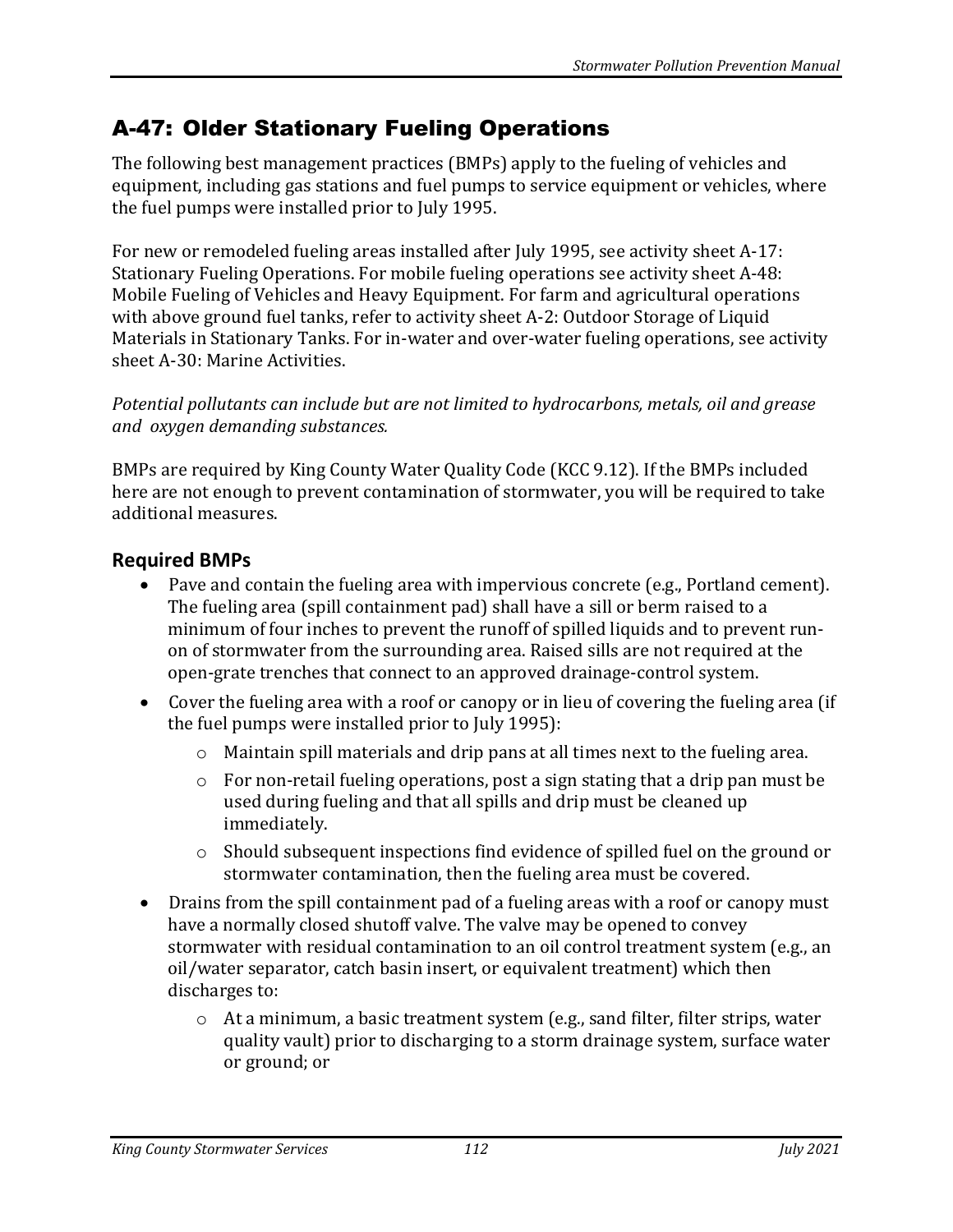- $\circ$  a sanitary sewer. Approval from the local sewer authority is required for conveyance of any fuel-contaminated stormwater to a sanitary sewer. State and local regulations prohibit discharges that could cause a fire or explosion (WAC, Section 173-216-060; KCC 28.84.060). For conveyance to the sanitary sewer, a catch basin shall be installed upstream of the oil control treatment system, and a normally closed shutoff valve is required at the discharge point of the oil control treatment system.
- In the case of a fuel spill, spilled fuel must be pumped from the drains or catch basins and must be treated and disposed of offsite in accordance with Department of Ecology regulations. The valve may only then be opened to convey stormwater with residual contamination.
- Discharges from the treatment systems (oil control treatment system and basic treatment system) to storm drainage systems, surface water or to the ground must not display ongoing or recurring visible sheen and must not contain oil or grease.
- Alternatively, collect runoff from the spill containment pad in a dead-end sump and hold for proper off-site disposal. The dead-end sump must be easily inspected, maintained, and pumped.
- If a roof or canopy is infeasible, then the concrete fueling pad must be equipped with emergency spill control features including a shutoff valve for drainage from the fueling area. The drainage shutoff valve may be kept open to convey stormwater with residual contamination from the fueling pad.
- Maintain the valve in the closed position during a spill event and cleanup. An electronically actuated valve is preferred to minimize the time lapse between spill and containment.
- In the case of a fuel spill, spilled fuel must be pumped from the drains or catch basins and must be treated and disposed of offsite in accordance with Department of Ecology regulations. The valve may only then be reopened to convey stormwater with residual contamination.:
	- o to a sanitary sewer, if approved by the sewer authority, or
	- $\circ$  to an oil control treatment system (e.g., an oil/water separator, catch basin insert, or equivalent treatment), and then, at a minimum, to a basic treatment system (e.g., sand filter, filter strips, water quality vault). Discharges from treatment systems to storm drain system or surface water must not display ongoing or recurring visible sheen and must not contain oil or grease.

## **Required Operational BMPs**

- Train employees on the proper use of fuel dispensers.
- Use drip pans or absorbent pads under all hose connections to capture drips or spills during fuel transfers.
- Post signs in accordance with the Uniform Fire Code (UFC) or International Fire Code (IFC). Post "No Topping Off" signs. Topping off fuel tanks results in spillage and vents gasoline fumes to the air. Post signs that ban customers and employees from changing engine oil or other fluids at that location.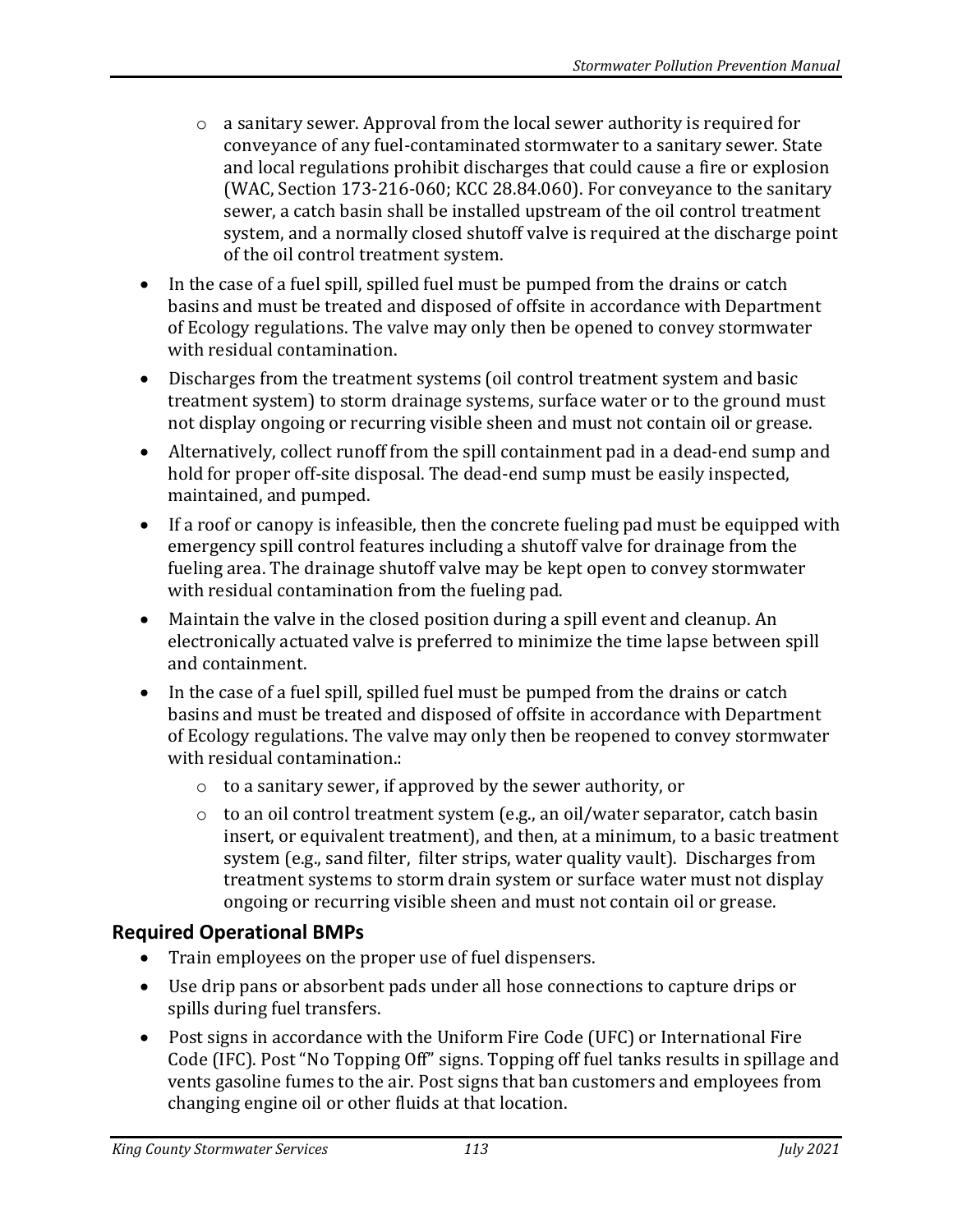- The person conducting the fuel transfer must be present at the fueling pump during fuel transfer. It is encouraged to post "Stay with Vehicle During Fueling" signage near fuel dispensers.
- Make sure that the automatic shutoff on the fuel nozzle is functioning properly.
- Prepare an emergency spill response and cleanup plan. Have designated trained person(s) available either on-site or on call at all times to implement the plan promptly and properly and immediately cleanup all spills.
- Keep suitable cleanup materials, such as dry adsorbent materials, on-site to allow prompt cleanup of a spill. Do not use dispersants or soap to clean up spills or sheens.
- Immediately notify Ecology, the local jurisdiction, and the local sewer authority if a spill may reach sanitary or storm sewers, ground water, or surface water, in accordance with federal and Ecology spill reporting requirements.
- Sweep or vacuum up sediment and debris in the fueling area as needed. Never hose down the fueling area to the storm drains. Contaminated runoff must be collected for proper disposal.
- Keep drained oil filters in a closed, leak-proof container or drum.
- Transfer the fuel from the delivery tank trucks to the fuel storage tank over impervious, contained areas and ensure that appropriate overflow protection is used. Alternatively, cover nearby storm drains during the filling process and use drip pans under all hose connections.
- Store and maintain appropriate spill cleanup materials in a location known to all employees.

## **Supplemental BMPs**

- Use absorbent materials in or around catch basin inlets on the property to filter oily runoff. Properly dispose of absorbent materials.
- Install a catch basin insert configured for oil removal. The oil absorbent filter media must retain absorbed oil during future storm events.

## **Additional Information**

- *Stormwater Pollution Prevention Manual*, Chapter 3: Commercial and Multifamily BMPs
	- o [A-2: Outdoor Storage of Liquid Materials in Stationary Tanks](https://your.kingcounty.gov/dnrp/library/water-and-land/stormwater/stormwater-pollution-prevention-manual/a02-jul21.pdf)
	- o [A-11: Cleaning or Washing of Tools and Equipment](https://your.kingcounty.gov/dnrp/library/water-and-land/stormwater/stormwater-pollution-prevention-manual/a11-jul21.pdf)
	- o **[A-13: Vehicle Washing and Steam Cleaning](https://your.kingcounty.gov/dnrp/library/water-and-land/stormwater/stormwater-pollution-prevention-manual/a13-jul21.pdf)**
	- o [A-17: Stationary Fueling Operations](https://your.kingcounty.gov/dnrp/library/water-and-land/stormwater/stormwater-pollution-prevention-manual/a17-jul21.pdf)
	- o [A-18: Vehicle and Equipment Repair and Maintenance](https://your.kingcounty.gov/dnrp/library/water-and-land/stormwater/stormwater-pollution-prevention-manual/a18-jul21.pdf)
	- o [A-30: Marine Activities](https://your.kingcounty.gov/dnrp/library/water-and-land/stormwater/stormwater-pollution-prevention-manual/a30-jul21.pdf)
	- o [A-31: Parking Lots, Driveways and Outside Storage Areas](https://your.kingcounty.gov/dnrp/library/water-and-land/stormwater/stormwater-pollution-prevention-manual/a31-jul21.pdf)
	- o [A-48: Mobile Fueling of Vehicles and Heavy Equipment](https://your.kingcounty.gov/dnrp/library/water-and-land/stormwater/stormwater-pollution-prevention-manual/a48-jul21.pdf)
- *Stormwater Pollution Prevention Manual*, Chapter 5: Information Sheets